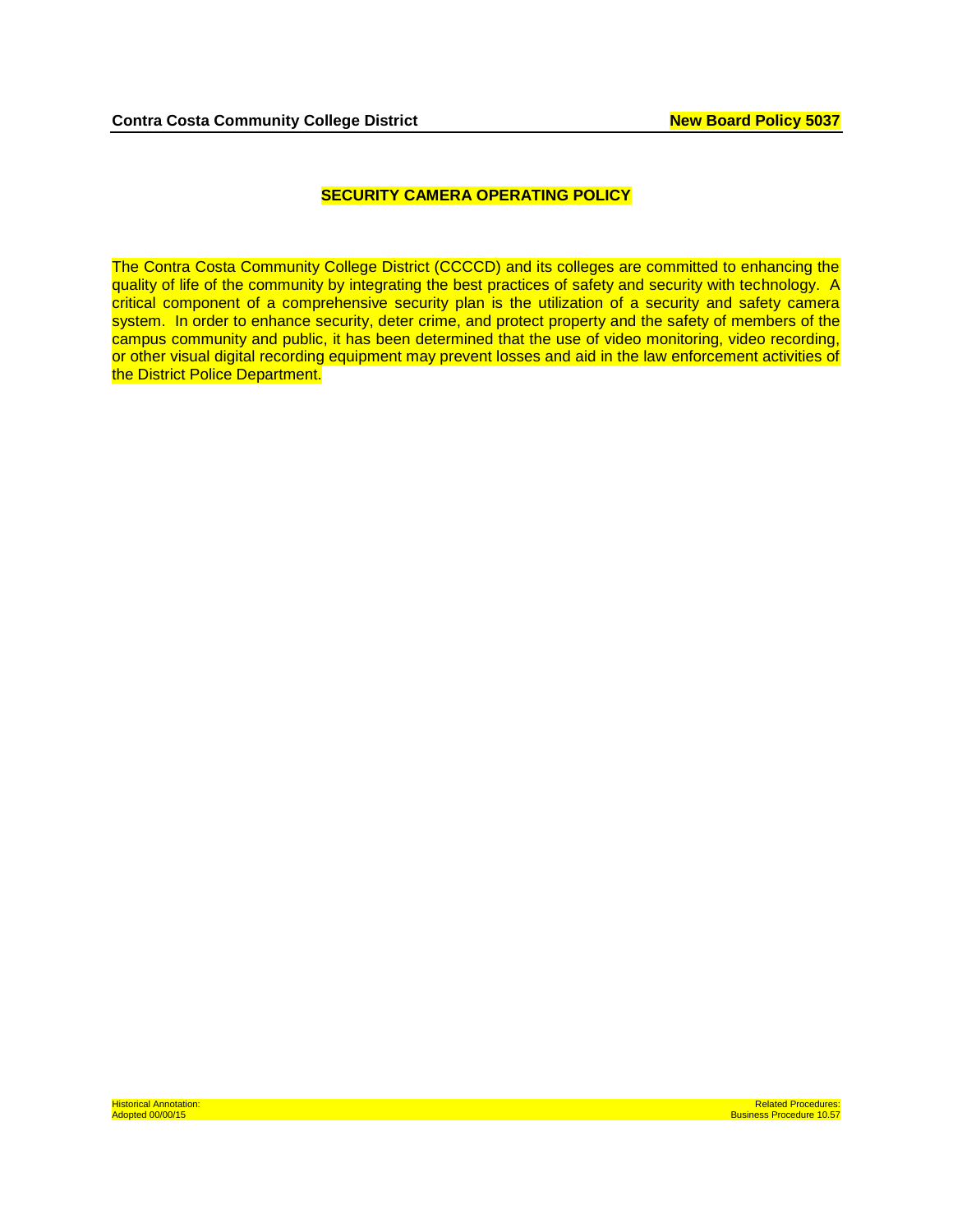# **SECURITY CAMERA OPERATING PROCEDURE**

The District and its colleges are committed to enhancing the quality of life of the community by integrating the best practices of safety and security with technology. A critical component of a comprehensive security plan is the utilization of a security and safety camera system. The monitoring of public areas is intended to deter crime and assist in protecting the safety and property. In order to enhance security and protect the safety of members of the public and community it has been determined that the use of video monitoring, video recording, or other visual digital recording equipment may prevent losses and aid in the law enforcement activities of the Police Department. This procedure addresses safety and security needs while respecting and preserving individual privacy.

## **1.1 PURPOSE**

- **A.** The District Police Department is authorized to use still cameras or video equipment to record events where there are likely to be violations of District rules, regulations, policies, or violations of law. Cameras may be operated either overtly or covertly depending on the circumstances. In the case of demonstrations, protests, and similar situations, use of cameras will be generally overt, partly as a means of deterring illegal acts. Cameras may be permanently mounted or operated from either remote locations or by automated devices. An exception to this recommendation would be if announcing the use of video monitoring would undermine its purpose.
- To ensure the protection of individual privacy rights in accordance with the District's core values **B.** and state and federal laws, this procedure is adopted to formalize processes related to the installation of security equipment and the handling, viewing, retention, dissemination, and destruction of security records. The purpose of this procedure is to regulate the use of camera systems used to observe and record public areas for the purposes of safety and security.
- C. The existence of this procedure or video security equipment does not imply or guarantee that cameras will be monitored in real time at any time.
- $D.$ All public space electronic video security equipment used will be in accordance with state, local, and federal law. Under no circumstances shall the contents of any video media be exploited for purposes of profit or commercial publication, nor shall recordings be distributed to third parties except as may be required by law. Information must be handled with an appropriate level of security to protect against unauthorized access, alteration, or disclosure. All appropriate measures must be taken to protect an individual's right to privacy and hold District information securely through its creation, storage, transmission, use, and deletion.
- The primary use of security cameras will be to record images for future identification of E. individuals in the event of legal or policy violations. Legitimate safety and security purposes include, but are not limited to, the following:
	-
	- 1. Protection of buildings and property<br>2. Monitoring of Access Control system<br>3. Verification of security alarms **Monitoring of Access Control systems**
	- **Verification of security alarms**
	- 4. Video patrol of public areas
	- 5. Criminal investigation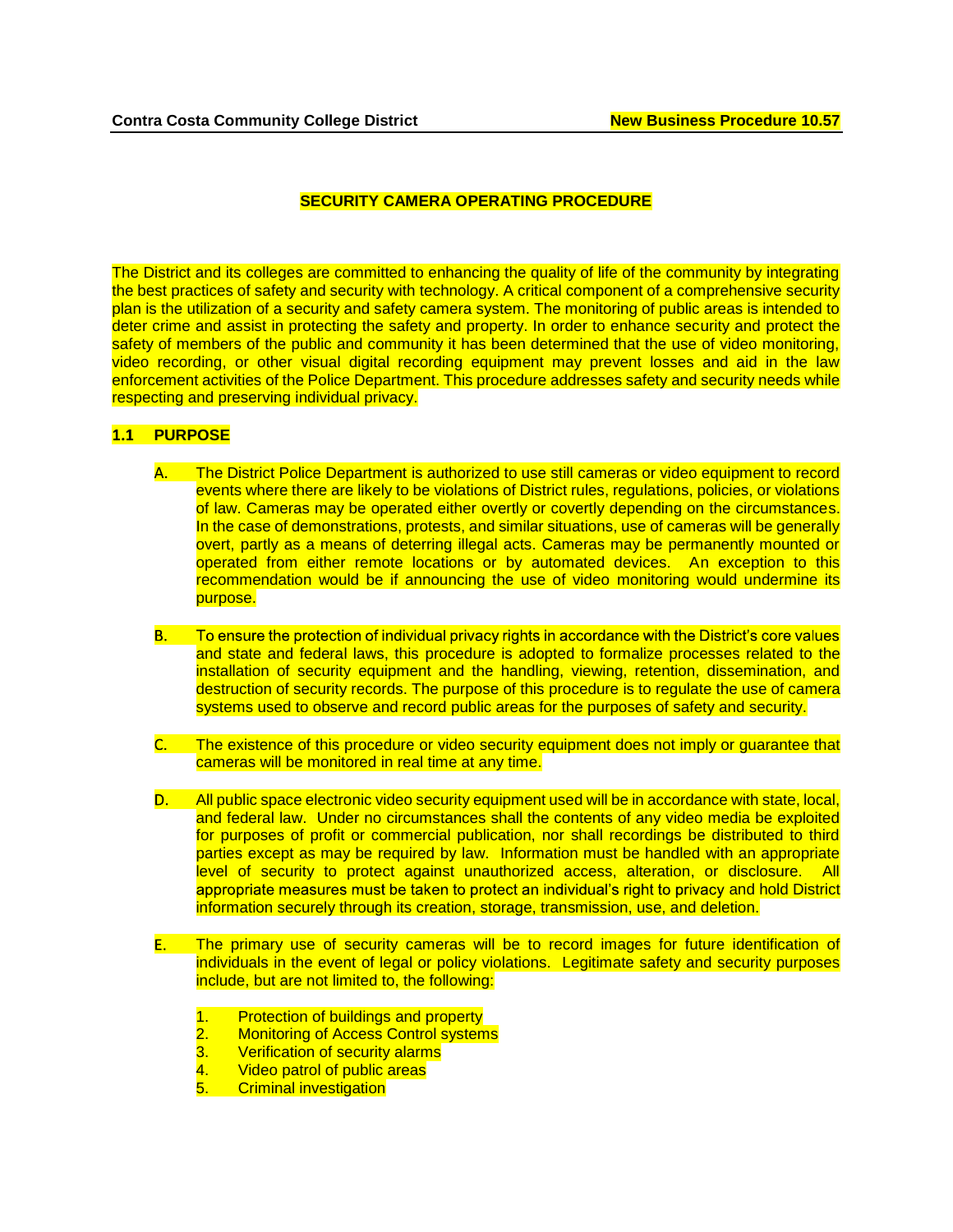- -2-
- F. Security cameras may be strategically placed to meet the specific needs of the District and college departments, and for the purpose of assisting the District Police Department to deter crime, manage emergency response situations, and investigate suspected criminal behavior.

#### $1.2$ **DEFINITIONS**

**These definitions apply to terms as they are used in this procedure.** 

- **A.** Centralized security system: Core infrastructure maintained by the Information Technology Department for purposes of storing and retrieving images from all security cameras deployed across the District. Infrastructure could include storage resources, such as disk drive arrays, as well as dedicated servers. Servers could perform activities such as storing images for later retrieval, retrieving images for investigation purposes, and maintaining logs of all access to stored security camera data.
- **B.** Security camera: Any item, system, camera, technology device, communications device, or process, used alone or in conjunction with a network, for the purpose of gathering, monitoring, recording or storing an image or images of District facilities and/or people in District facilities for the purposes of enhancing public safety, monitoring restricted areas or equipment, to discourage theft and other criminal activities, and for preventing, investigating, and resolving incidents. Such devices may include, but are not limited to: analog and digital security cameras, close circuit television (CCTV), web cameras, and computerized visual monitoring.
- $\overline{\mathsf{C}}$ . Security camera data: Digital or analog Images captured or recorded by security cameras, which may be real-time or preserved for review at a later date.
- Security camera systems: any electronic service, software, or hardware directly supporting or D. deploying a security camera.
- $E_{\rm{max}}$ Video Security Application: Any device or component that captures images for the purpose of deterring unlawful behavior or identifying the perpetrators of unlawful behavior. Images may be viewed immediately and/or kept on a storage device. Examples of video security applications include closed-circuit television (CCTV), video cameras, web cameras, and still cameras.
- F. Web Camera – Camera utilizing TCP/IP (transmission control protocol/internet protocol) technology

#### **1.3 POLICY**

- The purpose of security cameras in public areas is to deter crime and to assist the police and **A.** security personnel in protecting the safety and property of the District community. Any diversion of security technologies and personnel for other purposes (e.g., monitoring of political or religious activities, or employee and/or student evaluations) would undermine the acceptability of these resources for critical safety goals and is therefore prohibited by this procedure.
- **B.** Use of cameras in public areas for security purposes will be conducted in a manner consistent with all existing District policies, including the Unlawful Discrimination Policy and Unlawful Harassment Policy. This procedure prohibits monitoring based on the characteristics and classifications contained in the Non-Discrimination Policy (e.g., race, gender, sexual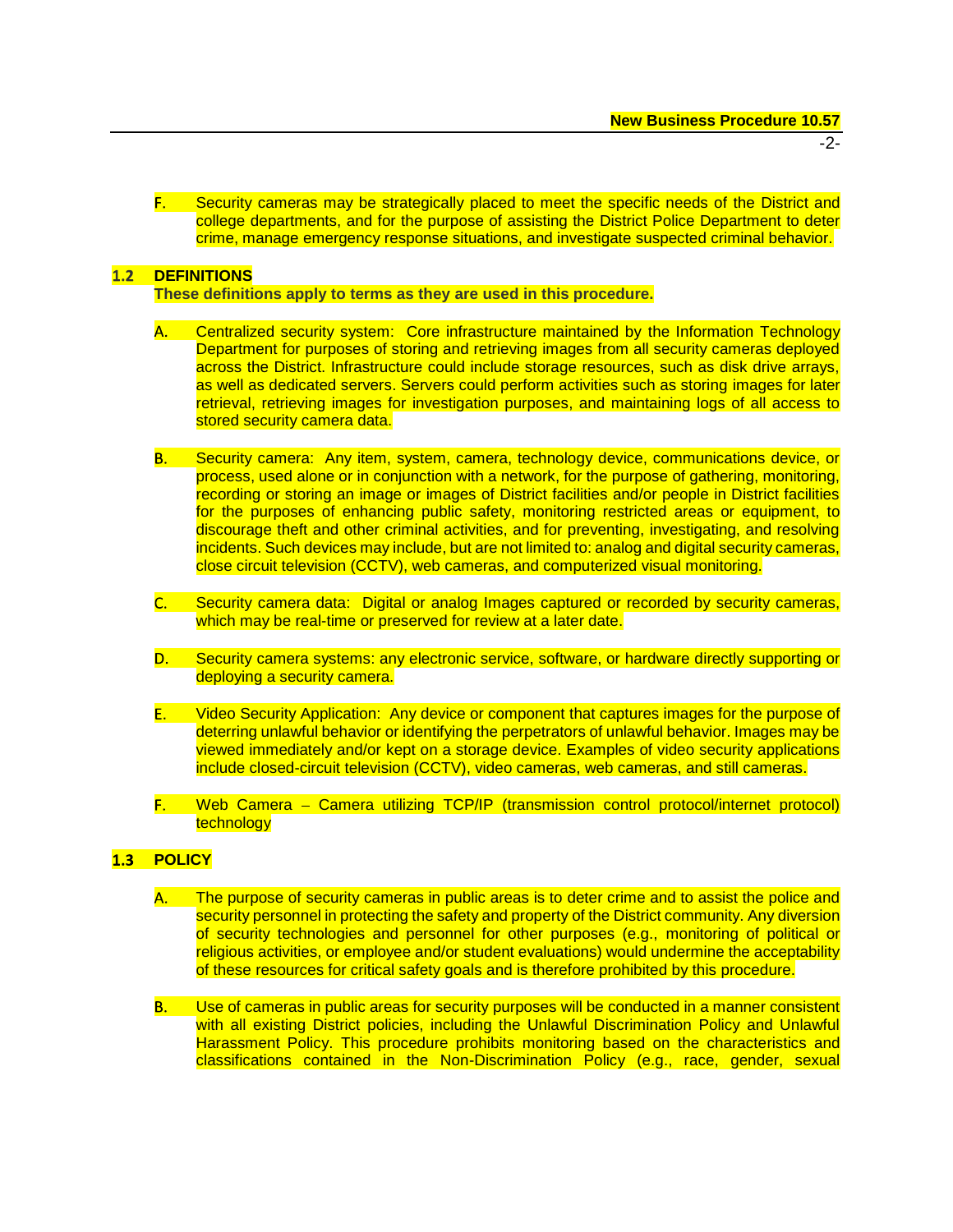orientation, national origin, disability, etc.). Camera control operators will monitor based on suspicious behavior, not individual characteristics.

- $\overline{\textsf{C}}$  . The  $\overline{\textsf{C}}$ Security cameras will be used in a professional, ethical and legal manner, consistent with all existing District policies and local, state and federal laws and regulations.
- Security cameras may be installed in situations and places where the security of either property  $\mathsf{D}.\ \blacksquare$ or people would be enhanced. When appropriate, cameras may be placed campus-wide, inside and outside of buildings.
- $E_{\rm{max}}$ Unless the camera is being used for criminal investigations or for approved academic purposes, security cameras will not be used in areas where there is a reasonable expectation of privacy. Private areas include, bathrooms, shower areas, locker and changing rooms, areas where a reasonable person might change clothes, and private offices.
- F. L Information obtained through security recordings will only be released when authorized by the Chief of Police according to the procedures established in this procedure.
- Departments currently managing their own system need to come into compliance with the administrative requirements of this procedure within six months.
- H. **H.** The District Police Department reserves the right to review and approve any proposed or existing installation of video security applications on properties owned, leased, or controlled by the campus. All video security applications must conform to federal and state law in addition to District policy and procedure. All departments using security cameras are responsible for implementing and complying with this procedure in their respective operations. Video security applications must conform to standards established by the District so recorded data are easily retrievable. Nothing in this procedure prevents the use of video monitoring or observation in connection with an active criminal investigation or specific court order.

# **1.4 SCOPE**

- This procedure applies to all personnel, departments, and colleges of the District and the use **A.** of security cameras and their video monitoring and recording systems. Security cameras may be installed in situations and places where the security and safety of either property or persons would be enhanced. Cameras will be limited to uses that do not violate the reasonable expectation of privacy as defined by law. Although the physical cameras may be identical, the functions of these cameras fall into two main categories:
	- **Property Protection:** Where the main intent is to capture video and store it on a remote device so that if property is reported stolen or damaged, the video may show the perpetrator. Examples: an unstaffed computer lab, an unstaffed science lab, or a parking lot.
	- 2. **Personal Safety:** Where the main intent is to capture video and store it on a remote device so that if a person is assaulted, the video may show the perpetrator. Examples: a public walkway, or a parking lot.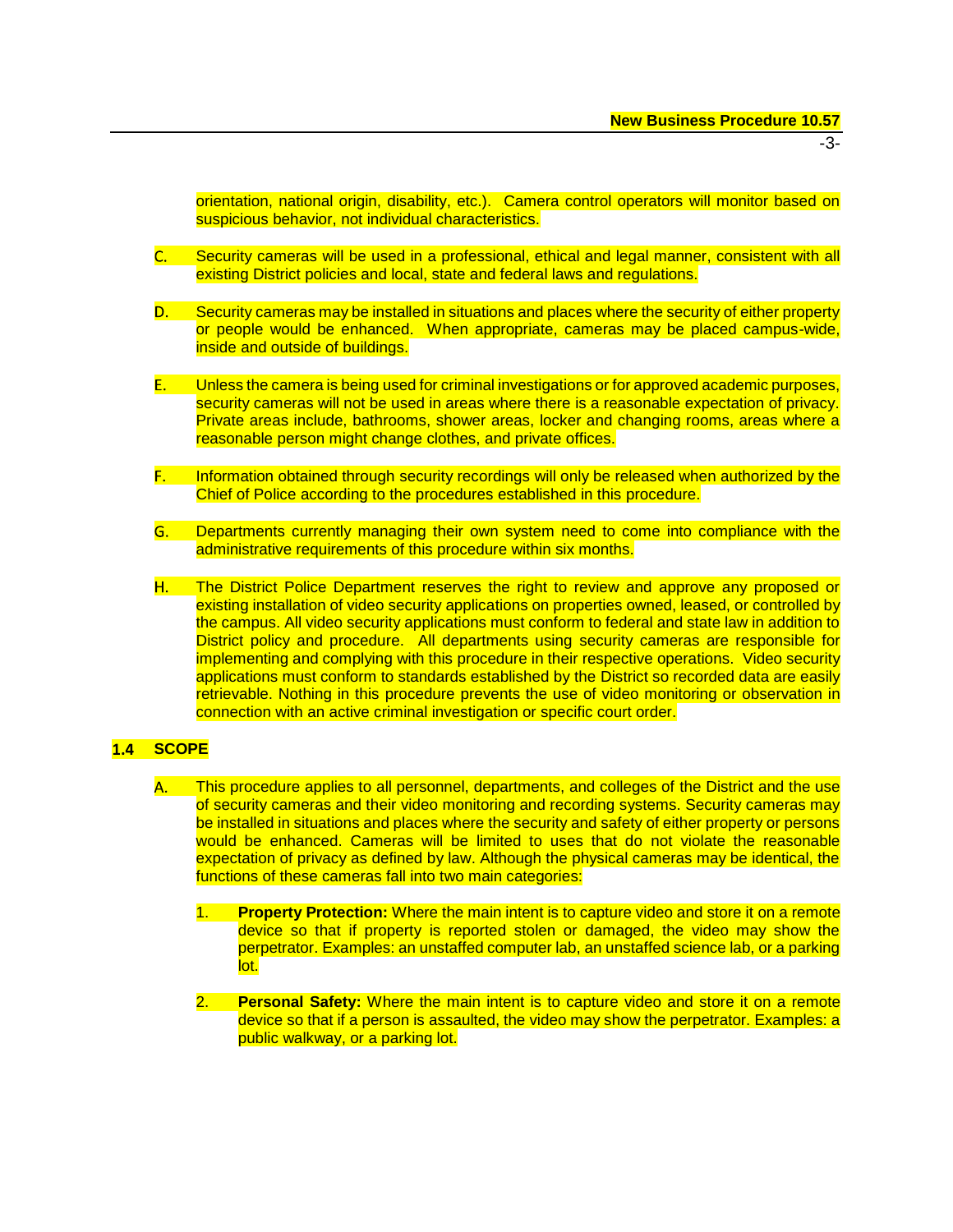-4-

3. **Extended Responsibility:** Where the main intent is to have the live video stream in one area monitored by a staff member in close proximity. In this case video may or may not be recorded. Example: a computer lab with multiple rooms and only one staff.

# **MONITORING AND ACCESS TO DATA**

## A. MONITORING

- 1. Under no circumstance will the District use camera technology to monitor specific staff, faculty, other academic personnel, students, vendors, contractors or other visitors work behavior unless there is a legitimate investigation pertaining to conduct contrary to the law or District policy. Any such monitoring or review must be accompanied by a written complaint, report, memo, email or any correspondence as to the nature, scope and level of action to be taken. The District will seek guidance from the District Police Department, Executive Vice Chancellor of Administrative Services, and, in all instances, legal counsel, to ensure legal and policy compliance.
- 2. Information obtained through video security applications will be used primarily for security and law enforcement purposes. However, the District may also use it in support of disciplinary proceedings against faculty, staff, or student(s), or in a civil suit against person(s) whose activities are shown on the recording and are the basis for the suit.
- 3. For property protection and personal safety cameras, access to live video or recorded video from cameras shall be limited to authorized personnel of the District Police Department and other persons authorized by the Chief of Police or designee. The copying, duplicating and/or retransmission of live or recorded video for extended responsibility cameras shall be limited to persons authorized by the Chief of Police or designee when the system was installed, or as updated in writing by the responsible department and accepted by the Chief of Police and college president.

## **B.** ACCESS

- 1. District Facilities Planning and District Police Department staff will monitor system design to ensure systems are configured to reasonably prevent camera operators from tampering with or duplicating recorded information.
- 2. Video footage will be stored in a secure location and/or on servers accorded appropriate computer security with access by authorized personnel only.
- 3. Only the District Police Department may release data produced by video security applications. A list of people who can be contacted about the video security application during business hours and after hours, will be determined by the District Police Department.
- 4. When an incident is suspected to have occurred, designated personnel may review the images from security camera data.
- 5. Personnel are prohibited from using or disseminating information acquired from District security cameras, except for official purposes. All information and/or observations made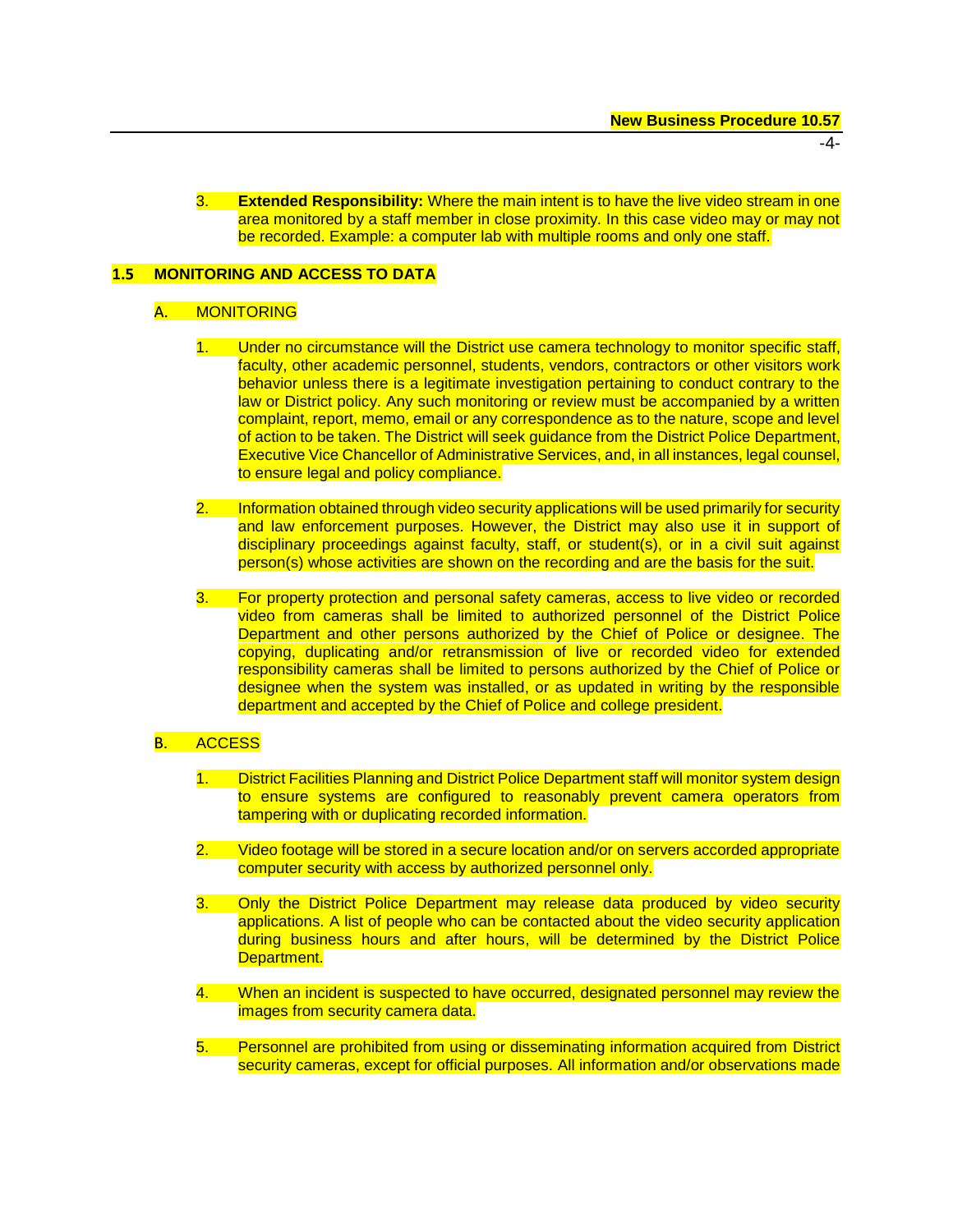in the use of security cameras are considered confidential and can only be used for official District and law enforcement purposes.

- 6. Only authorized members of the District Police Department or the District's Internal Audit Department may review the results of the use of recording equipment. Other individuals who may have a legitimate need (in accordance with the law) to review the recorded material may be permitted to do so, but only with the prior approval of the Executive Vice Chancellor of Administrative Services.
	- If it is determined that a crime or accident has occurred in an area where video a. L recording may have taken place, then the recorded media shall be reviewed by authorized members of the District Police Department to determine if the incident has actually been recorded. If it is determined that the media does contain evidence of a crime, then that portion of the media will be maintained according to police procedures.

#### C. PUBLIC AND OTHER AGENCY REQUESTS

- 1. Any requests for recorded video images that come from non-CCCCD employees will be promptly submitted to the Executive Vice Chancellor of Administrative Services. Every reasonable effort should be made to preserve the data requested until the request has been finally processed by the District.
- 2. Public and media requests for video images captured by security cameras will be made available only to the extent required by law. In many cases, especially where a student is identifiable, a subpoena will be required.
- 3. Requests from District entities to release information obtained through security cameras must be submitted to the Executive Vice Chancellor of Administrative Services.

#### USE OF CAMERAS FOR CRIMINAL INVESTIGATIONS  $D.$

1. The use of mobile or hidden video equipment may be used in criminal investigations by the District Police Department. Covert video equipment may also be used for noncriminal investigations of specific instances which may be a significant risk to public safety, security and property as authorized by the Chief of Police.

# **1.6 DATA RETENTION**

- Recorded images will be stored in a secure location with access by authorized personnel only. **A.** Designated police personnel from the District Police Department, and patrol officers conducting preliminary criminal investigations will have access to the video tapes/digital recordings.
- **B.** In most cases, recorded video media will be stored for a period of not less than 30 days and will not exceed 60 days. This is based on configuration settings in the recording device. At that point, stored images to a hard drive will be re-written and unavailable. An exception to this procedure is video retained as part of a criminal investigation or court proceeding (criminal or civil), or other bona fide use as approved by the Executive Vice Chancellor of Administrative Services. Images saved for such purposes may be recorded to a DVD or other multimedia storage device in accordance with applicable evidentiary law. For each approved recording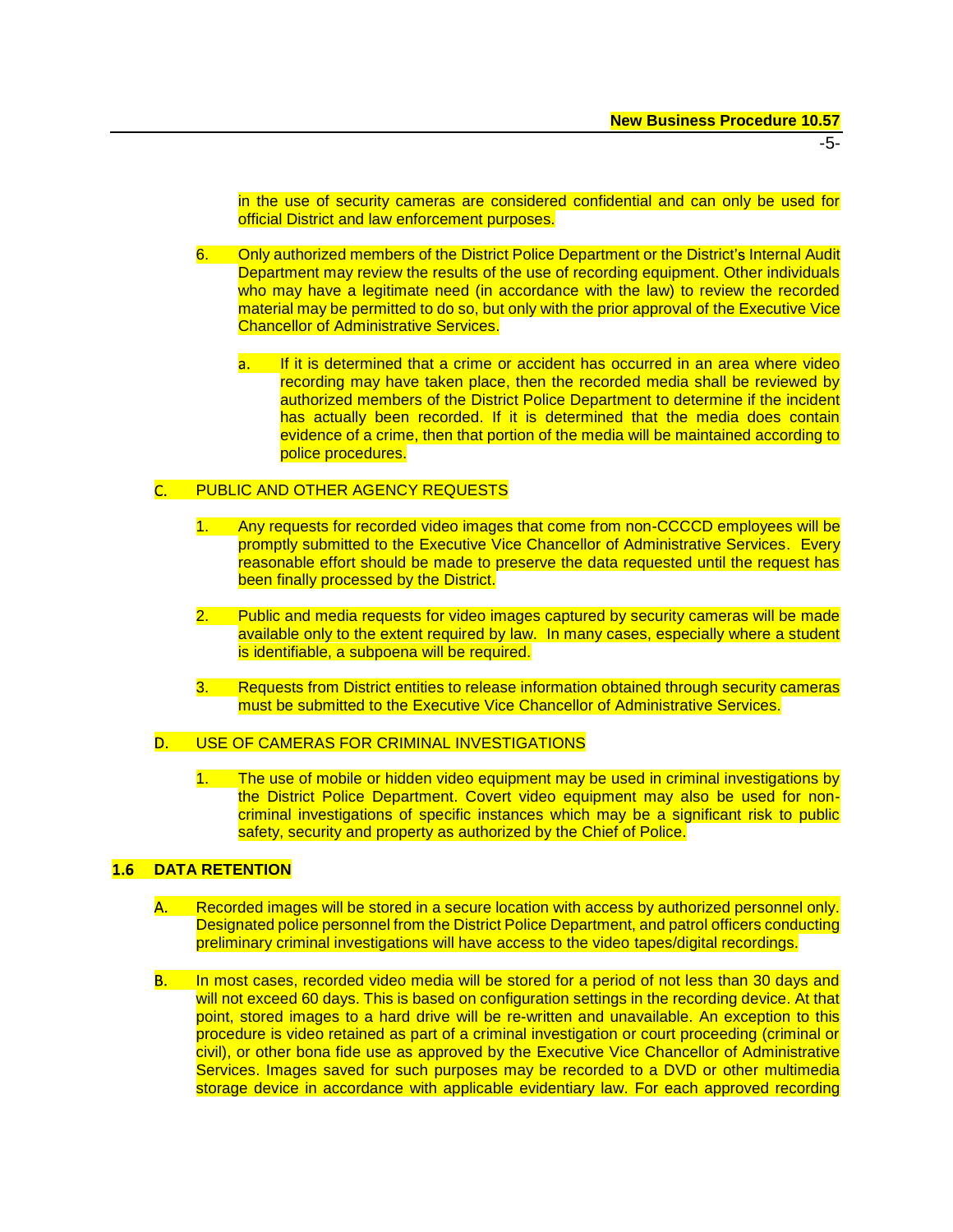-6-

system, a clear retention schedule shall be established as part of the approval process and must be adhered to very strictly. All recorded media must be stored in a secure location, the nature of which must be identified as part of the approval process.

- $\overline{\textsf{C}}$ .  $\overline{\phantom{a}}$ Security records shall not be stored by individual departments.
- No attempt shall be made to alter any part of any security recording. Security centers and  $\mathsf{D}$ . monitors will be configured to prevent camera operators from tampering with or duplicating recorded information.

## **CAMERA REQUESTS AND INSTALLATION PROCEDURES**

- Camera Placement and Equipment Type **A.** 
	- 1. The decision to deploy security cameras and the specific placement of those cameras falls under the authority of the Chief of Police. The Chief of Police will base decisions on mitigating risks, vulnerabilities and historical acts of criminal behavior. When developing strategies for camera installation and placement, the Chief of Police will refer to the Districtwide Security and Access Control Standard.
	- 2. This information is also critical in determining the types of equipment most appropriate for each situation. These factors might determine such outcomes as; Pan, Tilt Zoom (PTZ) cameras, fixed cameras, color, night, day/night cameras, etc.
- **B.** Installation of video security applications and equipment are the financial responsibility of the requesting department. This responsibility includes the cost of IP addresses, service, and maintenance. *(Fees are subject to approval by each individual campus budget office)* Departments wishing to install or use security cameras are responsible for the purchase of all necessary equipment including cameras, wiring, servers, and software. The departments are responsible for the upkeep of the security cameras and recording systems they purchase. Departments purchasing security cameras and recording systems shall designate at least one "Departmental Contact Person" as the main contact for technical and day-to-day operations of the security cameras purchased. When technical problems are observed by the Police Department, they shall report them to District IT.
- $\overline{\textsf{C}}$ .  $\overline{\phantom{a}}$ Any video recording software purchases made after January 1, 2015, must be approved by the District IT Department to meet a specific software standard. The software standard can be obtained through the IT Department or the Facilities Planning Department.
- No audio shall be recorded except in areas where no one is routinely permitted. Requests to **D.** . . . utilize audio surveillance that does not comply with this requirement will be evaluated on a case by case basis by the District Chancellor's Cabinet and legal counsel.
- Individual colleges, departments, programs, or campus organizations installing video security **E.** equipment shall submit a written request to their appropriate dean or manager describing the proposed location of security devices, justifying the proposed installation, and identifying the funding source or sources for purchase and ongoing maintenance.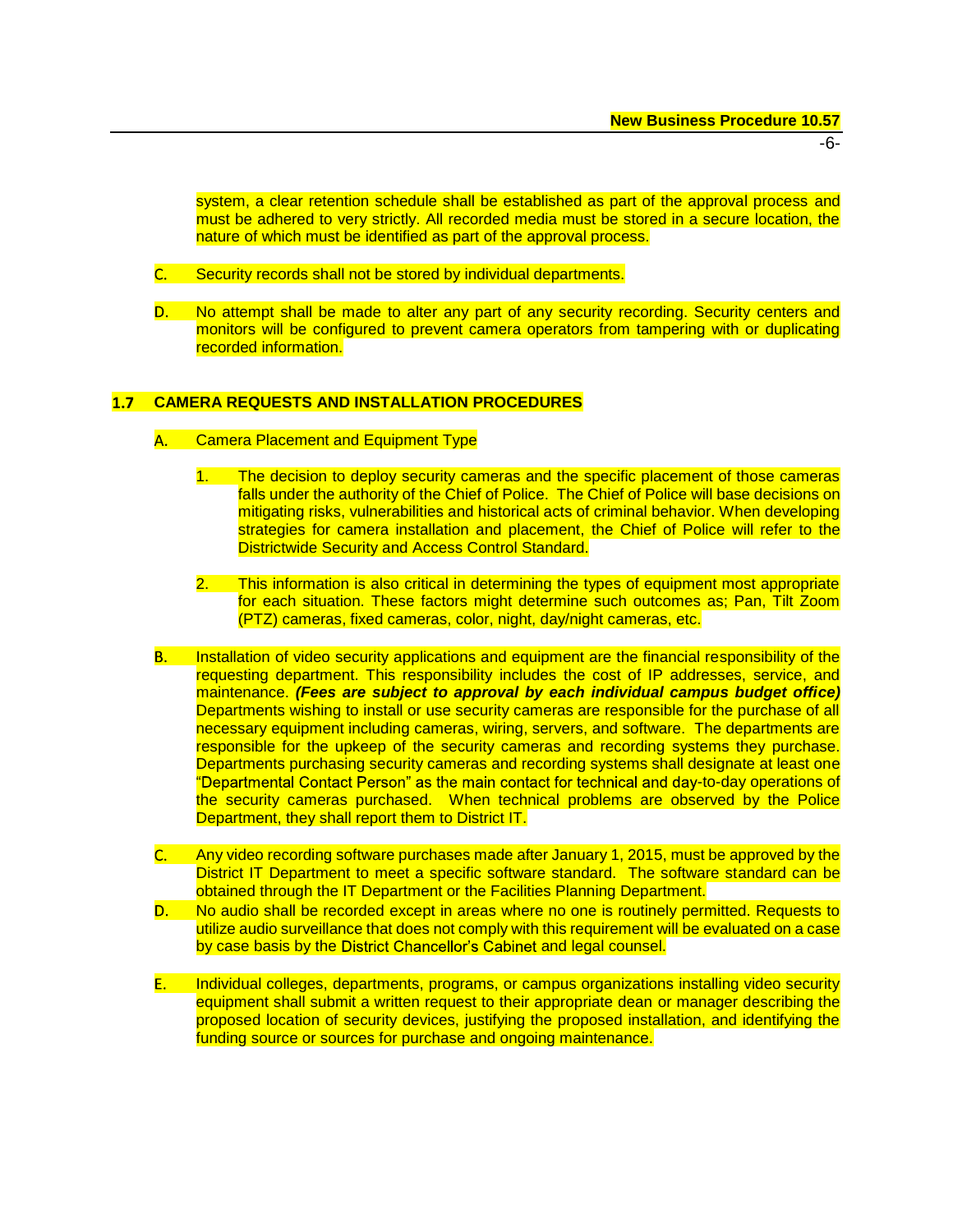- The vice president, dean or designee will review the request and recommend it to the Chief of Police or designee, if appropriate.
- **G.** The Chief of Police will review all proposals from deans and vice presidents and will forward the proposal to the District Chancellor's Cabinet with a recommendation.
- H. . The District Chancellor's Cabinet will be responsible for reviewing and approving or denying all proposals for security camera equipment recommended by the Chief of Police
- The IT Department shall oversee the installation of all approved security camera systems with the assistance of the District Police Department, and Facilities, as required.
- $\mathbf{L}$ At least five business days notice must be provided to District Information Technology Department prior to changing an IP address for a video system.
- **K.** All existing security cameras that are not connected to the District's centralized security system must submit a Security Camera Location Document *(another document to create)* to the Chief of Police.
- **I** and The District Police Department may establish temporary or permanent security cameras in public areas of the campus.

#### $1.8$ **NOTIFICATION REQUIREMENTS (SIGNAGE)**

- **A.** All locations with security cameras will have signs displayed that provide reasonable notification of the presence of security cameras. At a minimum this must include primary building entrances. All proposals for the deployment of security cameras will include proposed sites for the placement of notifying signs. The placement of the signs and the text on the signs will be subject to the review and approval of the Chief of Police.
- **B.** Conspicuous public signage must be displayed at all camera locations or the entrance to a single facility, except at emergency or investigative locations. Security installations may or may not be monitored continuously. Therefore, departments with active security camera installations must post signage stating, "This area is subject to video monitoring for security purposes and may or may not be monitored."